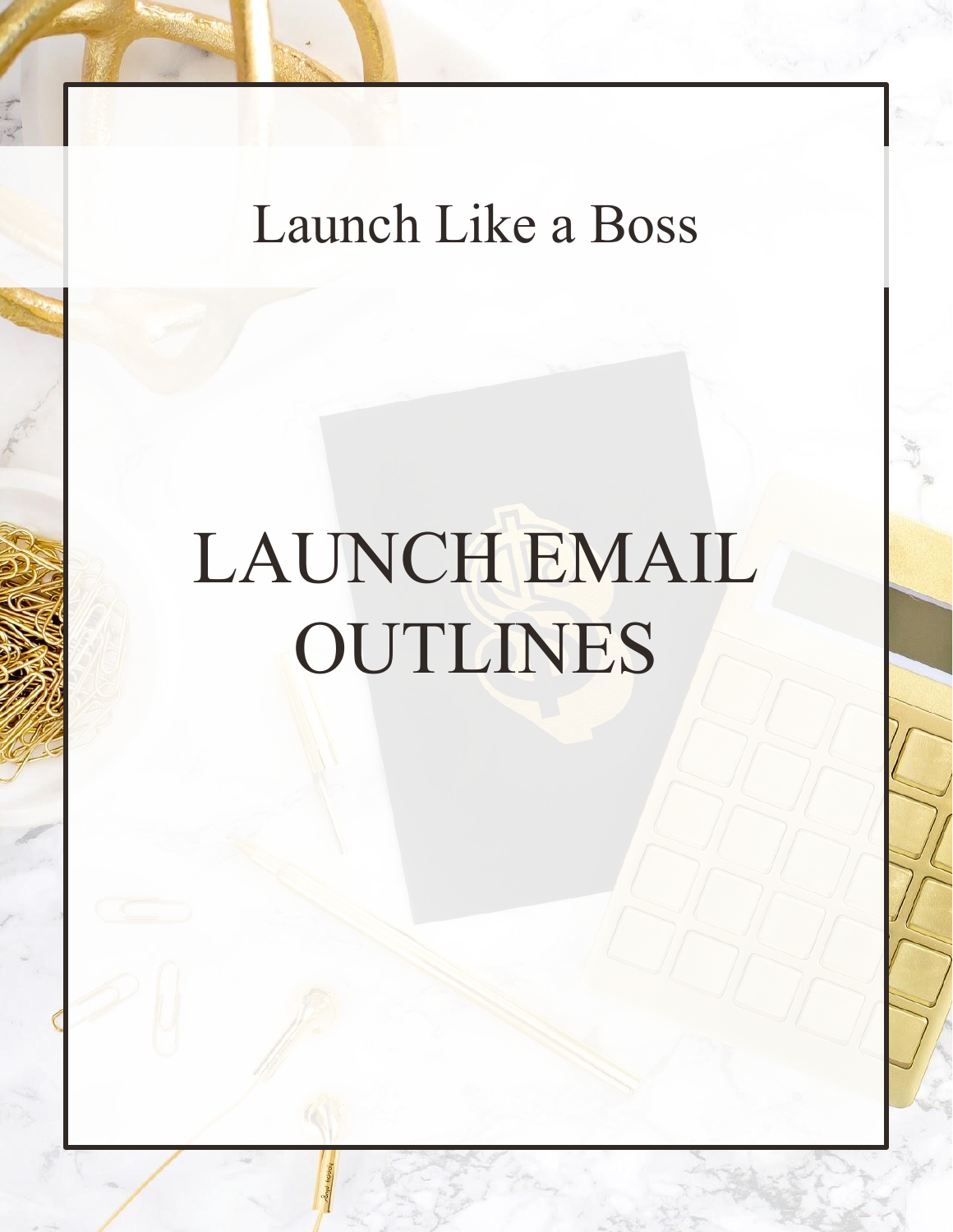# LAUNCH EMAIL OUTLINES

### LAUNCH EMAIL #1 **Enrollment is now open!**

### **Subject line ideas:**

- $\rightarrow$  It's finally here!
- ➔ Doors are OPEN
- → Ready to [get result]?

#### **Main ideas:**

- Exciting announcement! The product we've been working on for awhile is finally available!
- Are you struggling with \_\_\_\_\_\_\_\_\_\_\_\_\_\_\_\_\_\_\_\_\_\_\_\_\_\_\_\_\_\_\_\_\_\_\_\_\_\_\_\_\_\_\_\_\_\_\_\_\_\_\_\_\_?
- When you buy \_\_\_\_\_\_\_\_\_\_\_\_\_\_\_\_\_\_\_\_\_\_\_\_\_\_\_\_\_\_\_\_\_\_\_\_\_\_\_\_\_\_\_, you'll get
	- > Result #1 \_\_\_\_\_\_\_\_\_\_\_\_\_\_\_\_\_\_\_\_\_\_\_\_\_\_\_\_\_\_\_\_\_\_\_\_\_\_\_\_\_\_\_\_\_\_\_\_\_\_\_\_\_\_\_\_\_\_\_\_\_\_
	- $>$  Result #2
	- $>$  Result #3  $\longrightarrow$   $\blacksquare$

### **Call to action:**

[Stop settling for \_\_\_\_\_\_\_\_\_\_\_\_\_\_\_], buy [product], and finally [create result]!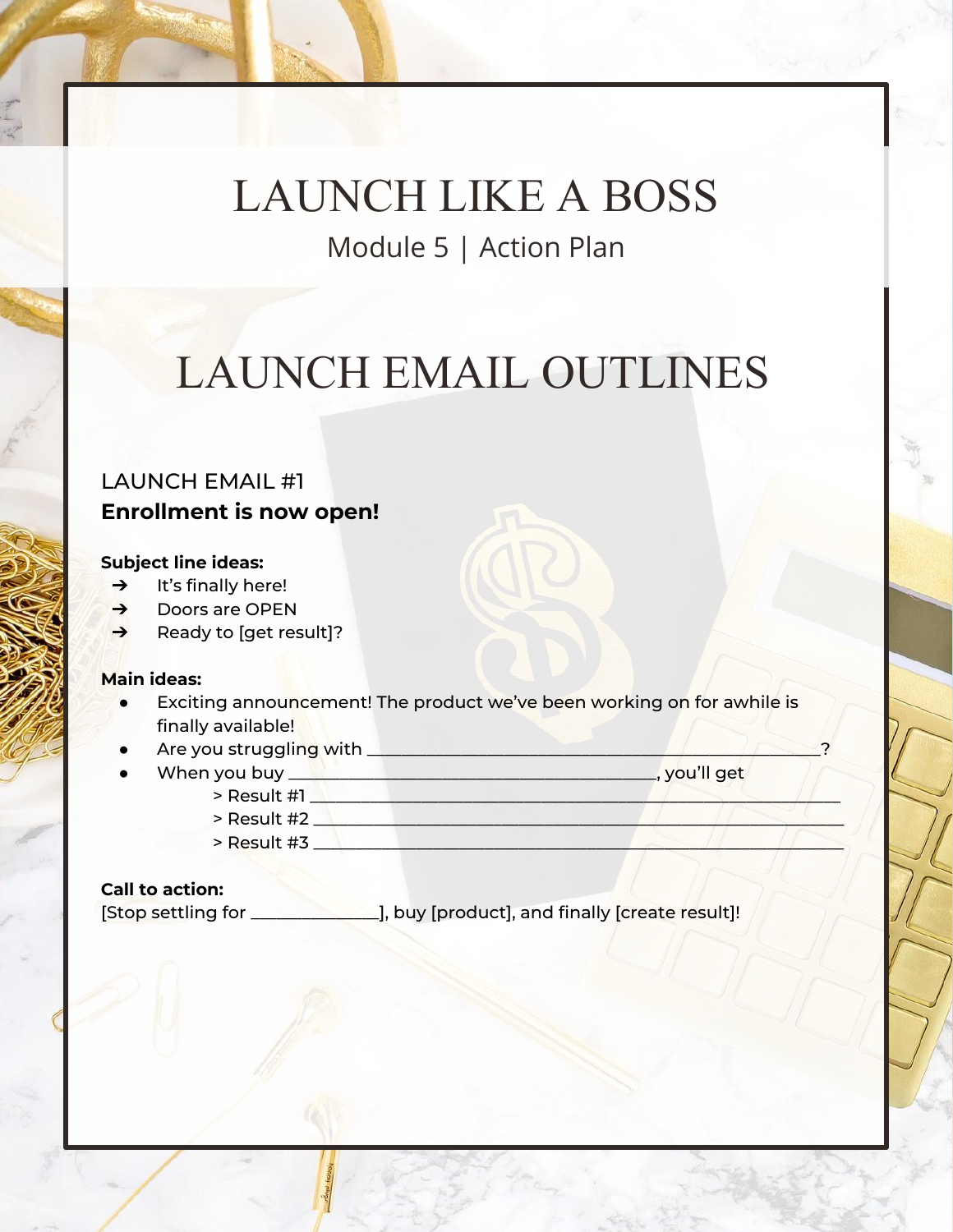## LAUNCH EMAIL OUTLINES

\_\_\_\_\_\_\_\_\_\_\_\_\_\_\_\_\_\_\_\_\_\_\_\_\_\_\_\_\_\_\_\_\_\_\_\_\_\_\_\_\_\_\_\_\_\_\_\_\_\_\_\_\_\_\_\_\_\_\_\_\_\_\_\_\_\_\_\_\_\_\_\_\_\_\_\_\_\_\_\_  $\blacksquare$ 

\_\_\_\_\_\_\_\_\_\_\_\_\_\_\_\_\_\_\_\_\_\_\_\_\_\_\_\_\_\_\_\_\_\_\_\_\_\_\_\_\_\_\_\_\_\_\_\_\_\_\_\_\_\_\_\_\_\_\_\_\_\_\_\_\_\_\_\_\_\_\_\_\_\_\_\_\_\_\_\_

### LAUNCH EMAIL #2 **What exactly is [product]?**

### **Subject line ideas:**

- → Everything you need to know about
- → What exactly is \_\_\_\_\_\_?
- → Struggling with \_\_\_\_\_? Here's how to finally \_\_\_\_\_\_\_\_\_\_\_\_\_\_\_\_\_\_\_\_\_\_\_\_\_\_\_\_\_\_\_\_\_

### **Main ideas:**

- What exactly is [product]?
- Product creates this big result:
- The product has these features:

> \_\_\_\_\_\_\_\_\_\_\_\_\_\_\_\_\_\_\_\_\_\_\_\_\_\_\_\_\_\_\_\_\_\_\_\_\_\_\_\_\_\_\_\_\_\_\_\_\_\_\_\_\_\_\_\_\_\_\_\_\_\_\_\_\_\_\_\_\_\_\_\_

● Product specs: \_\_\_\_\_\_\_\_\_\_\_\_\_\_\_\_\_\_\_\_\_\_\_\_\_\_\_\_\_\_\_\_\_\_\_\_\_\_\_\_\_\_\_\_\_\_\_\_\_\_\_\_\_\_\_\_\_\_\_\_\_\_\_\_

### **Call to Action:**

If this sounds like what you're looking for, then don't delay!

 $>$  , and  $\sim$  , and  $\sim$  , and  $\sim$  , and  $\sim$  , and  $\sim$  $> 2.3$ 

 $\blacktriangleright$  , and the contribution of the contribution of  $\mathbb{C}$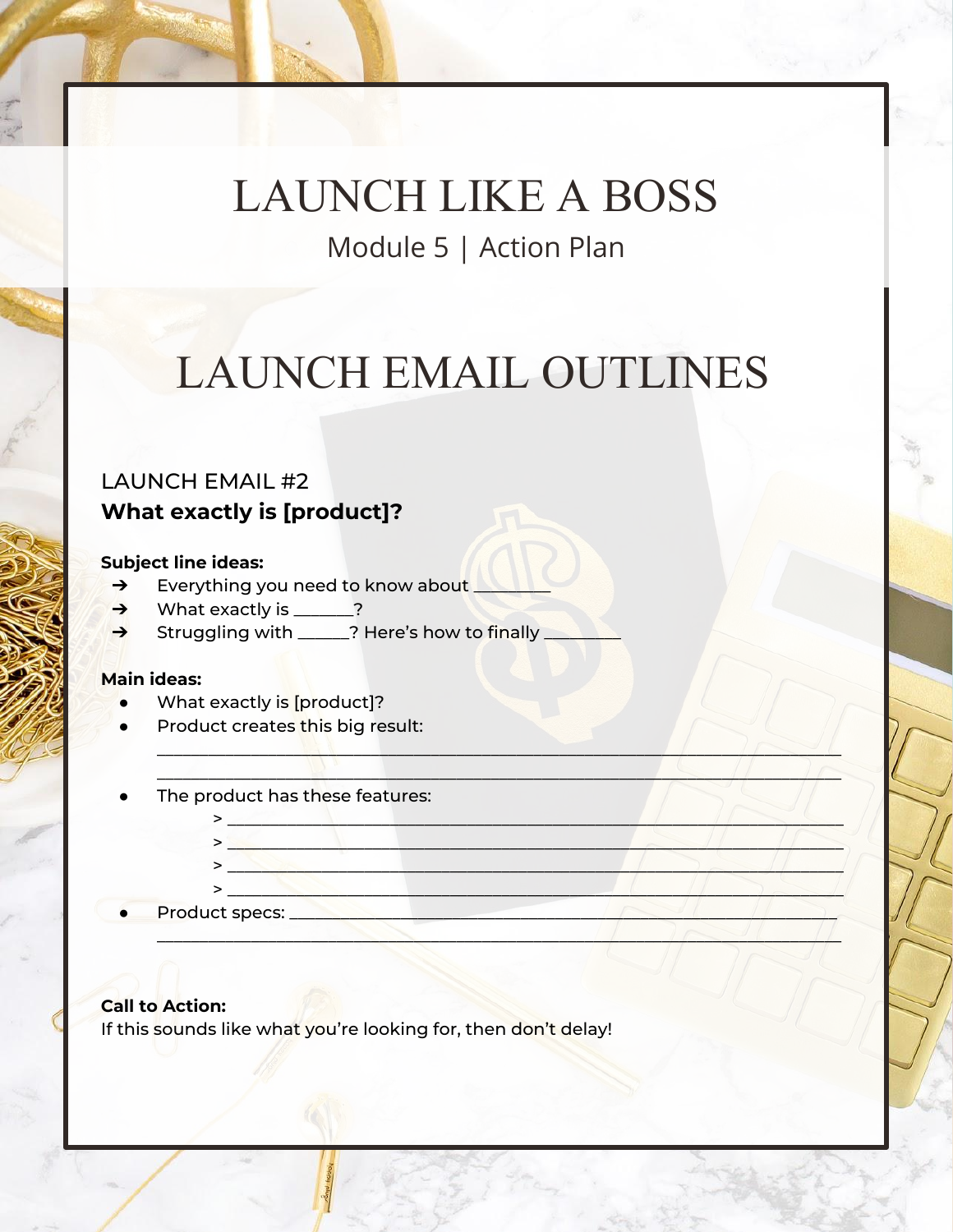# LAUNCH EMAIL OUTLINES

### LAUNCH EMAIL #3 **How to [Get Result]**

### **Subject line ideas:**

- $\rightarrow$  How to [get result]
- $\rightarrow$  The easiest way to [get result]
- → How to [get result] step-by-step
- $\rightarrow$  \_\_\_\_\_\_\_\_ for beginners

### **Main ideas:**

- If you're like me/many of my clients/most people/etc then you'd probably like to [get result or solve problem] because [reason].
- Here's what you need to do to [get that result] for yourself: Step-by-step action plan
- (These should be big picture steps, and should tell WHAT to do, not how to do it. Alternatively, you could share the one, big thing that you/your clients did that created the result.)
- Here's why this works...
- [Product] can enable you to [take the action outlined above].

### **Call to Action:**

Ready to [get result]? Join \_\_\_\_\_\_\_\_ and start [moving towards desired success] now!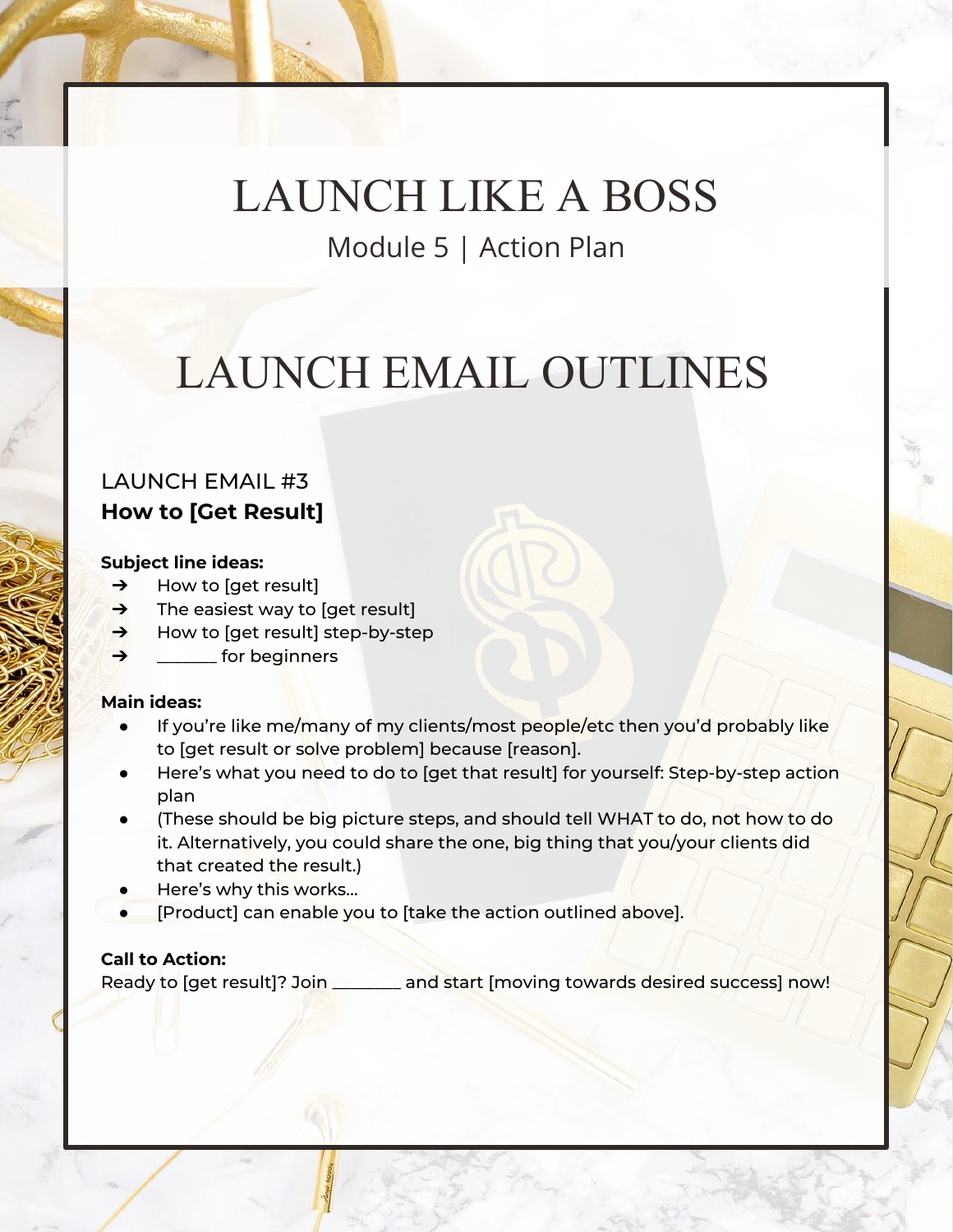# LAUNCH EMAIL OUTLINES

### LAUNCH EMAIL #4 **Testimonials**

#### **Subject line ideas:**

- → What people are REALLY saying about
- ➔ You don't have to take my word for it!
- → What students are saying about

### **Main ideas:**

- I'm not the only one who says [product] is worth the investment!
- Here's what some of our current/past customers have to say about [product]: [insert testimonials]

### **Call to Action:**

Want to create results like these for yourself? (Or: Be our NEXT success story!) Join/Grab [product] and start [creating desired result] now!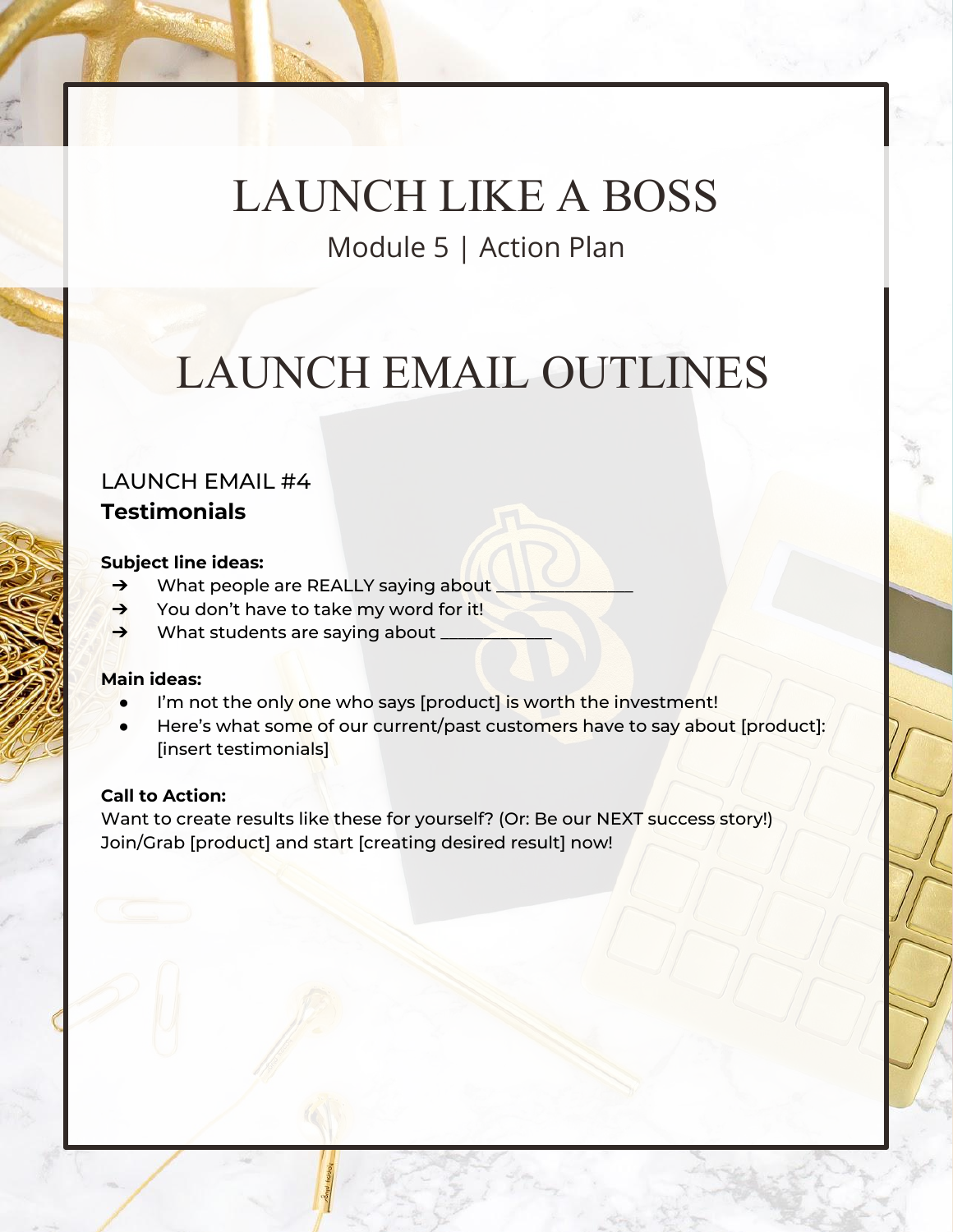# LAUNCH EMAIL OUTLINES

### LAUNCH EMAIL #5 **Bonuses (optional)**

#### **Subject line ideas:**

- ➔ Fast action bonus available now!
- ➔ What could still hold you back from [getting result]?
- ➔ 3 reasons most people fail to [create result]

### **Main ideas:**

- Still on the fence about joining [product]? This will make the decision for you!
- We've decided to make [the product] even better, because we want to ensure that you get the very best results possible. So, we created [number] new bonuses! (But, they're only available for the next 48 hours.)
- Here's the details on each of the bonus offers:

### **Call to Action:**

Sign up for [product] now to get [everything included in main product], plus [bonus #1], [bonus #2], and [bonus #3], all for just \$\_\_\_\_\_\_. I know you want to [create result], so don't miss this limited time offer!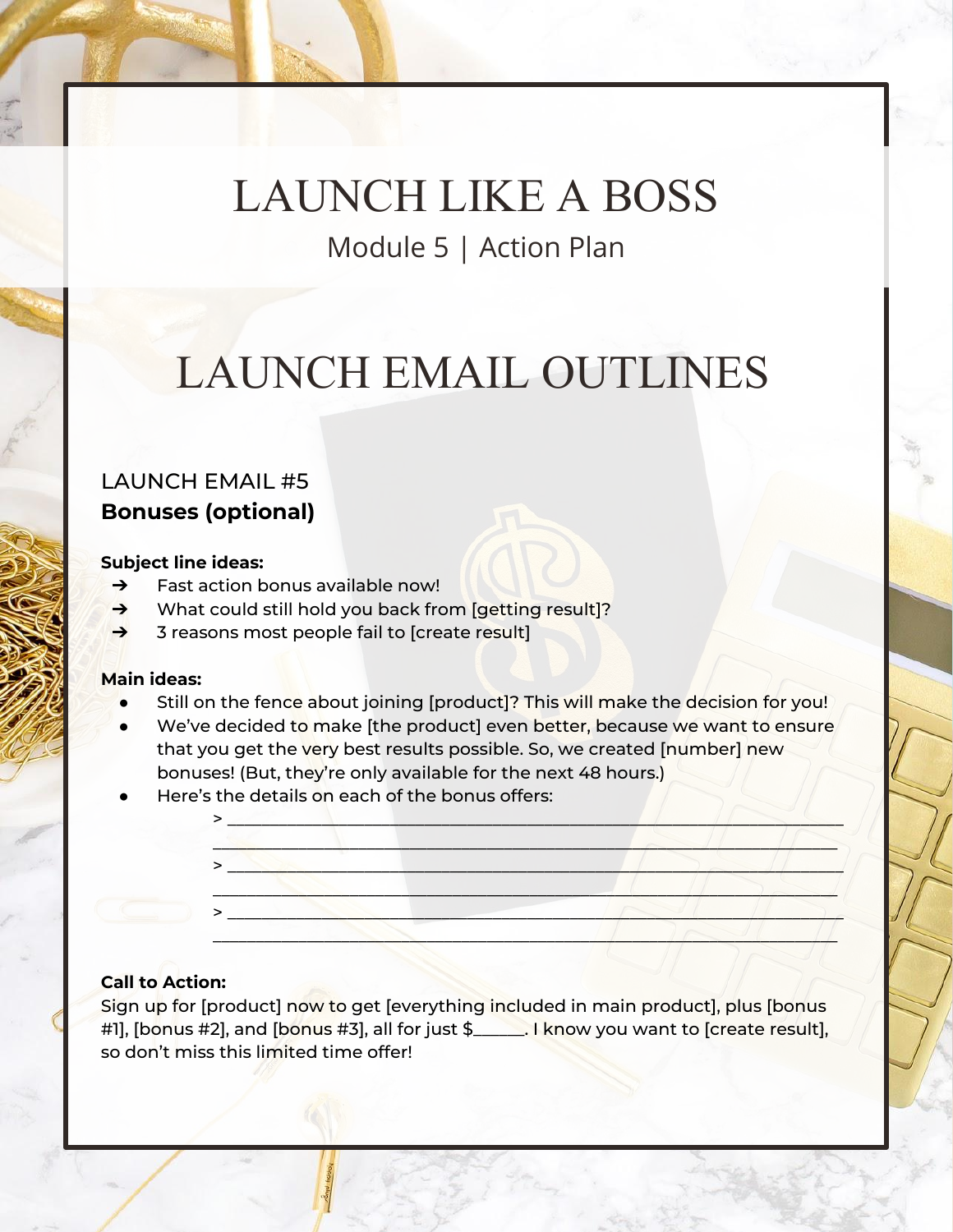# LAUNCH EMAIL OUTLINES

### LAUNCH EMAIL #6 **FAQ's**

#### **Subject line ideas:**

- → Answering your Q's about \_
- $\rightarrow$  On the fence?
- → Still have questions?

#### **Main ideas:**

- We've had lots of people sign up for [product], we've also gotten a lot of questions about it!
- Here are the answers to a few that we've gotten over and over again:
	- What if I'm not sure about \_\_\_\_\_\_\_\_\_\_?
	- What if I [think I'm not ready because X reason]?
	- What's the commitment?
	- What exactly do I get?
	- How much does it cost?
	- What if it doesn't work for me?

### **Call to Action:**

If you have any more questions, just reply to this email and ask! (or "...join us for our live stream later today!") Or, if you've got all the details you need and know [product] is right for you, then CLICK HERE to buy now.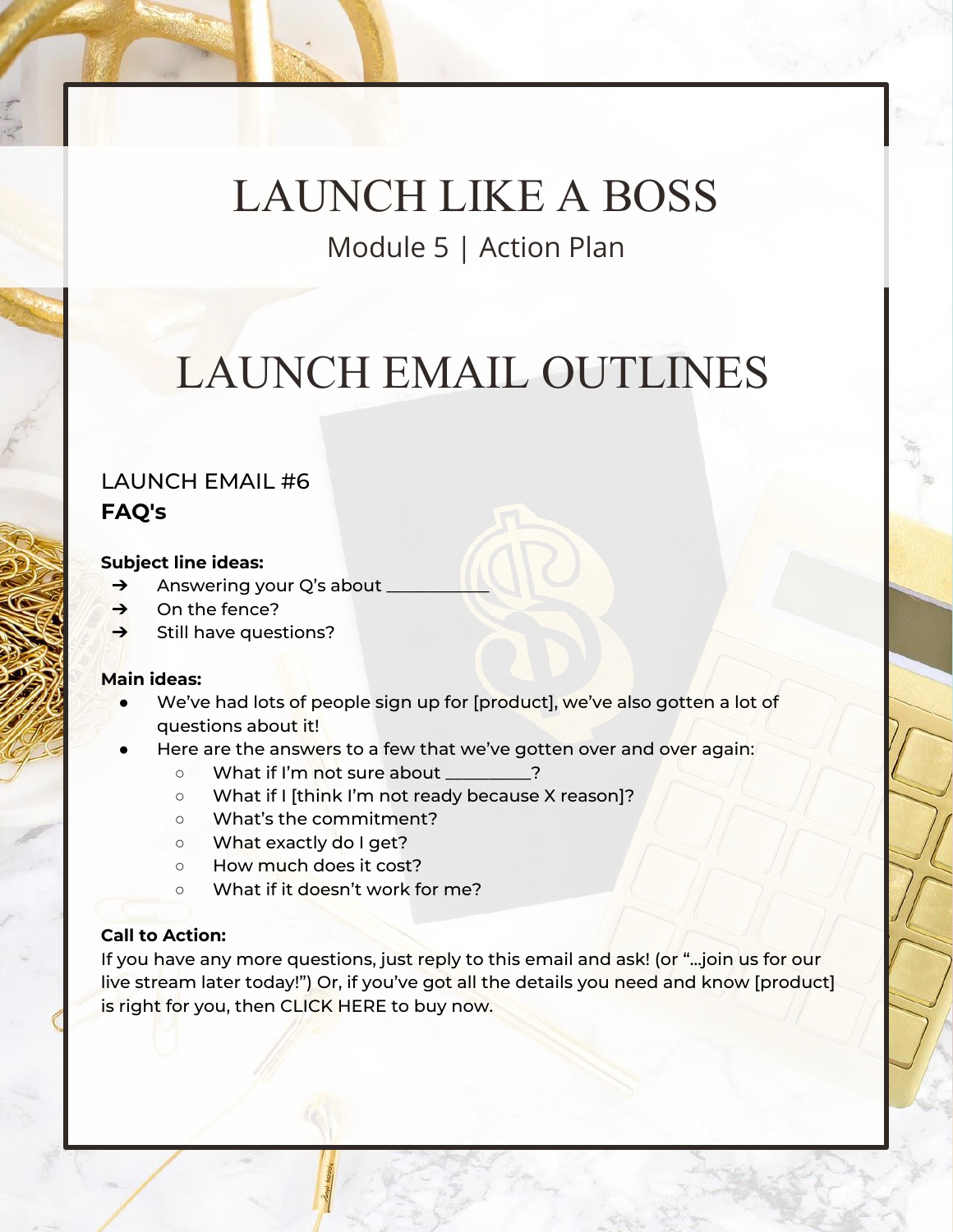# LAUNCH EMAIL OUTLINES

### LAUNCH EMAIL #7 **Sneak Peek Inside the Course**

### **Subject line ideas:**

- $\rightarrow$  Sneak peek inside
- $\rightarrow$  Here's what you'll find inside
- → Wondering what \_\_\_\_\_\_\_\_ is really like?
- → Here's a video demo of <u>Demondational</u>

### **Main idea:**

It can be weird/challenging/difficult to buy a product online, without holding it in your hand first. To help you understand what [product] is actually like -- and to show you how it works -- I made you a little video!

### **Call to Action:**

Ready to join us inside [product] and start [getting result]? Click here to sign up now! Or, if you still have any questions, then just hit reply and ask!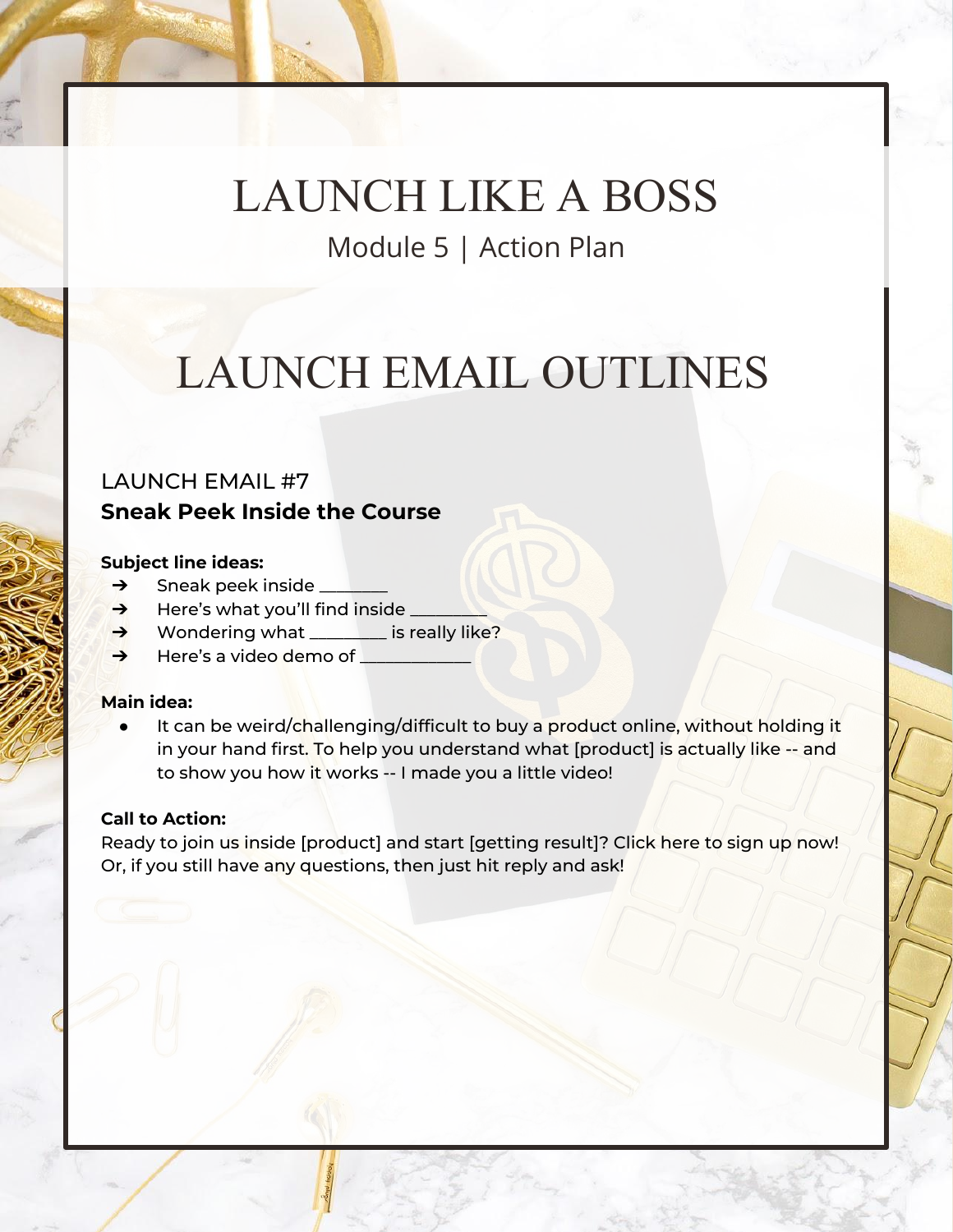### LAUNCH EMAIL OUTLINES

### LAUNCH EMAIL #8 **How [Result] Will Change Your Life**

#### **Subject line ideas:**

- **→** [Big result] in [amount of time]!
- → What's the most \_\_\_\_\_\_\_\_ you could \_\_\_\_\_\_\_ in [time]?
- $\rightarrow$  My before & after

### **Main ideas:**

- [Getting result] is about more than just
- When you [get result] you'll...
	- $\circ$  feel  $\qquad \qquad \bullet$
	- o experience \_\_\_\_\_\_\_\_
	- o have more
- Case studies:
	- o [Person] [got result] and this is how her life changed:
	- o [Person] [used your product] and this is how his life changed:

### **Call to Action:**

[Stop settling for \_\_\_\_\_\_\_\_], buy [product], and finally [create result]!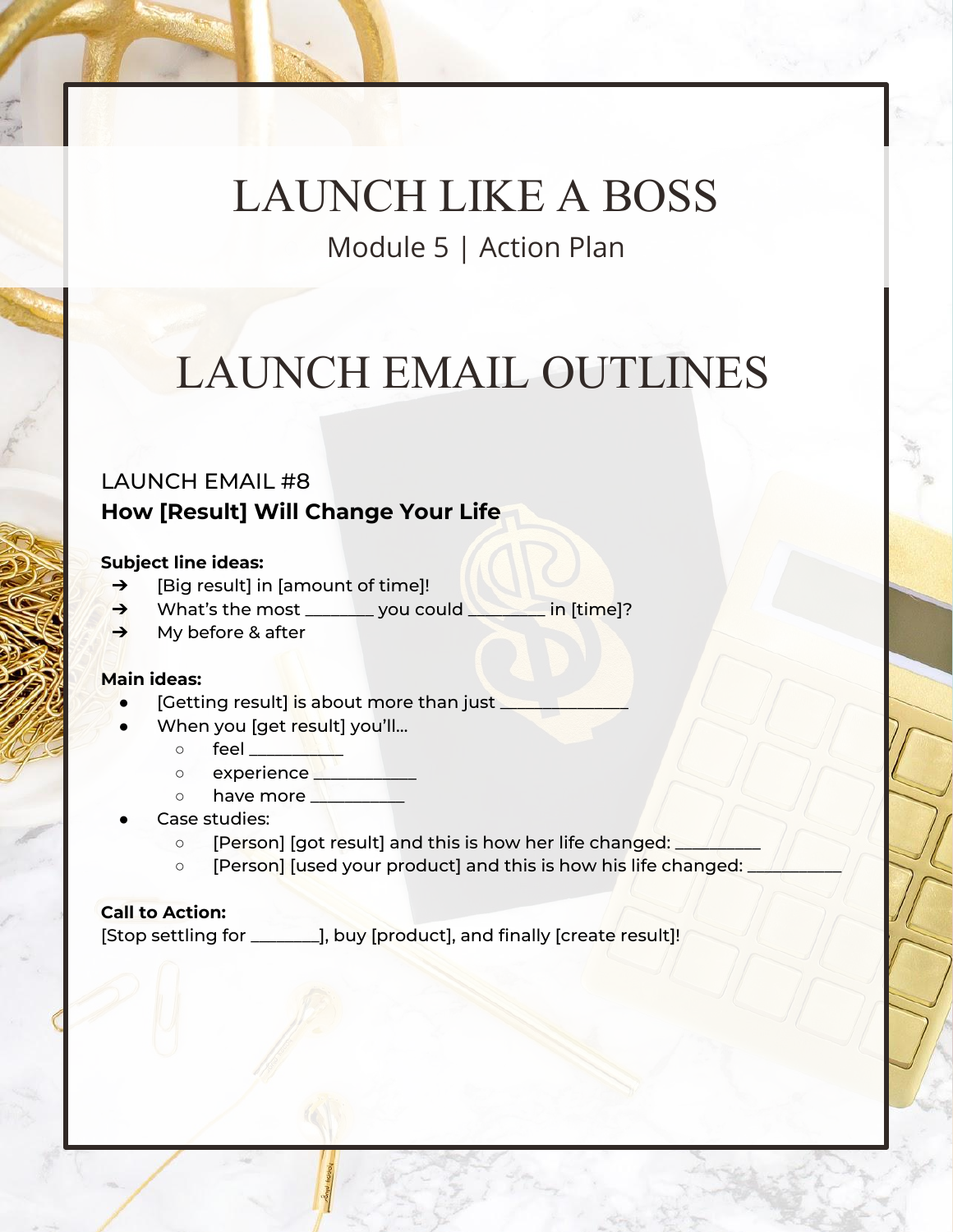# LAUNCH EMAIL OUTLINES

### LAUNCH EMAIL #9 **Last Day to Join**

#### **Subject line ideas:**

- → Doors are closing TODAY
- → Still thinking about joining
- → LAST DAY to snag this deal!
- → Last day to save <u>examed off</u>

### **Main ideas:**

- Today is the last day to join!
- In case you missed it, here's a recap of exactly what you get when you buy [product]:

### **Call to Action:**

Ready to [create result] for yourself? Join now before it's too late!